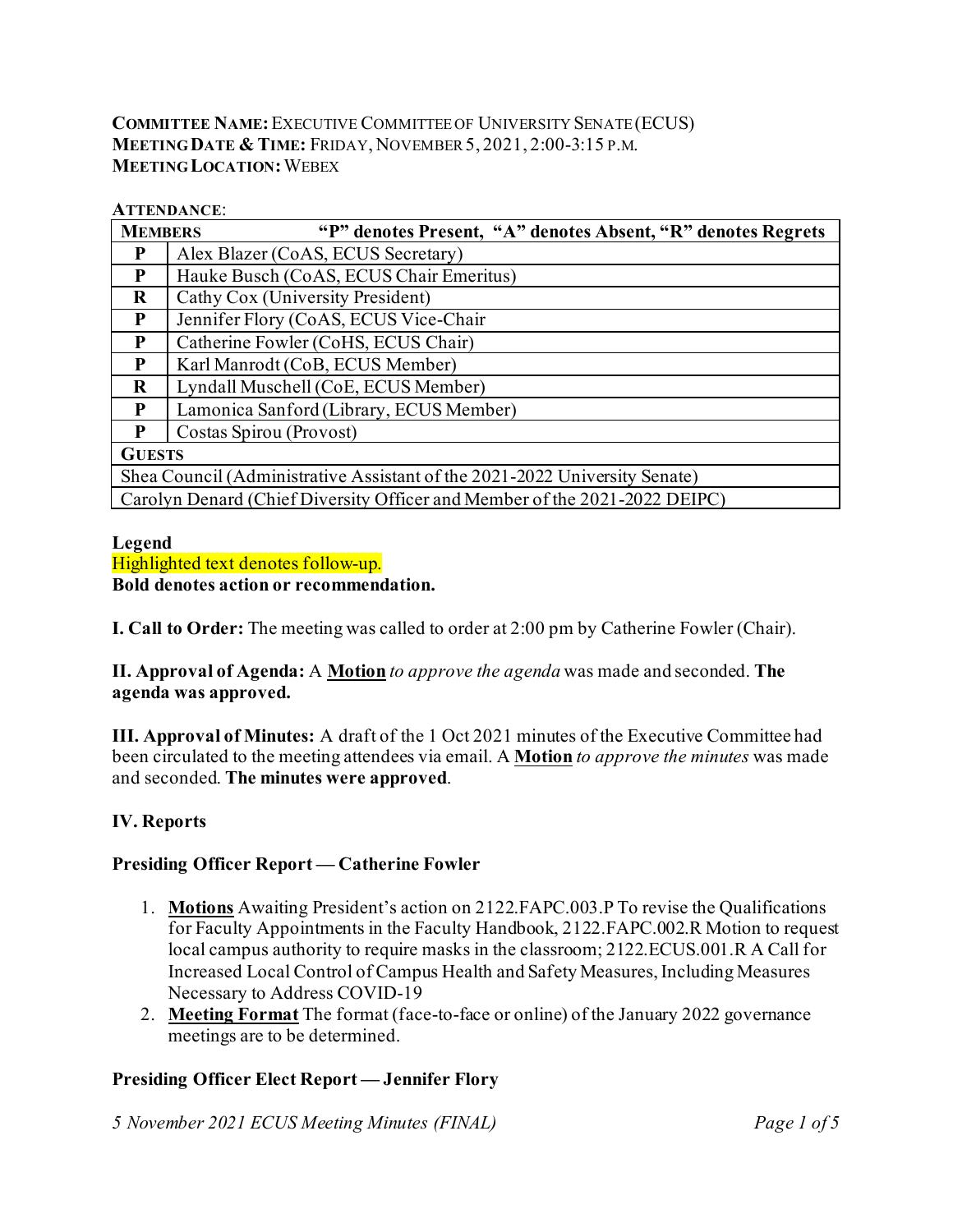# 1. **Election Oversight**

- a. CoB election process and constituency designations was received 10/22/21.
- b. The CoB Strategic Management Committee decides how the University Senate seats given to the CoB will be allotted. Currently, there are 4 departments in the CoB so each department elects one senator, and the other two senators are elected by the CoB faculty at-large.
- c. We are still awaiting info from CoAS and CoHS. I will send reminders to the deans and associate deans in the next week.

# 2. **USG Faculty Council**

- a. The Executive Board has drafted a resolution (based on resolutions passed by other institutions in the USG), and this resolution passed and was sent directly to the Chancellor and USG Administration related to the Tenure and Promotion policies.
- b. I am a member of the State University tier in the USG Faculty Council. I will also be serving on a subcommittee yet to be determined. I will share information about any of these committees as we meet.

# **V. Unfinished Business**

- **1. 2021-2022 Governance Calendar** Catherine Fowler reported that the calendar is a workin-progress.
- **2. University Senate Handbook** On behalf of the work group including Alex Blazer and Catherine Fowler, Hauke Busch reported that the updates to the University Senate Handbook were complete.
	- **a.** A **Motion** *to approve the handbook* was made and seconded. **The motion was approved.**

# **VI. New Business**

- 1. **COVID-19 Clinics** There will be one more COVID-19 clinic in November.
- 2. **BOR Tenure Changes** Guidance is needed on implementing the changes. Provost Spirou reported that the recent meeting of USG Provosts discussed the changes. He will create a task force, including many members of University Senate, to review our policies and propose updates as needed.
- 3. **Diversity Action Plan** Dr. Carolyn Denard, Chief Diversity Officer, presented the Diversity Action Plan. The previous Diversity Action Plan created campus structures for working on diversity issues, including the Office of Diversity and Equity (now called the Office of Inclusive Excellence) and Diversity Leadership Teams. The proposed Diversity Action Plan builds on those structures and focuses on people. Actions include accountability, staff cross-training, and dinner with twelve strangers, and mandatory training. Accountability includes meeting with responsible persons. The plan has been vetted by Deans Council, DEIPC, President's Cabinet, and the campus community (request for feedback was shared on FrontPage). The price of the plan is \$700,000 (\$400,000 for an Assistant Director of the Cultural Center, Cluster Hires, and a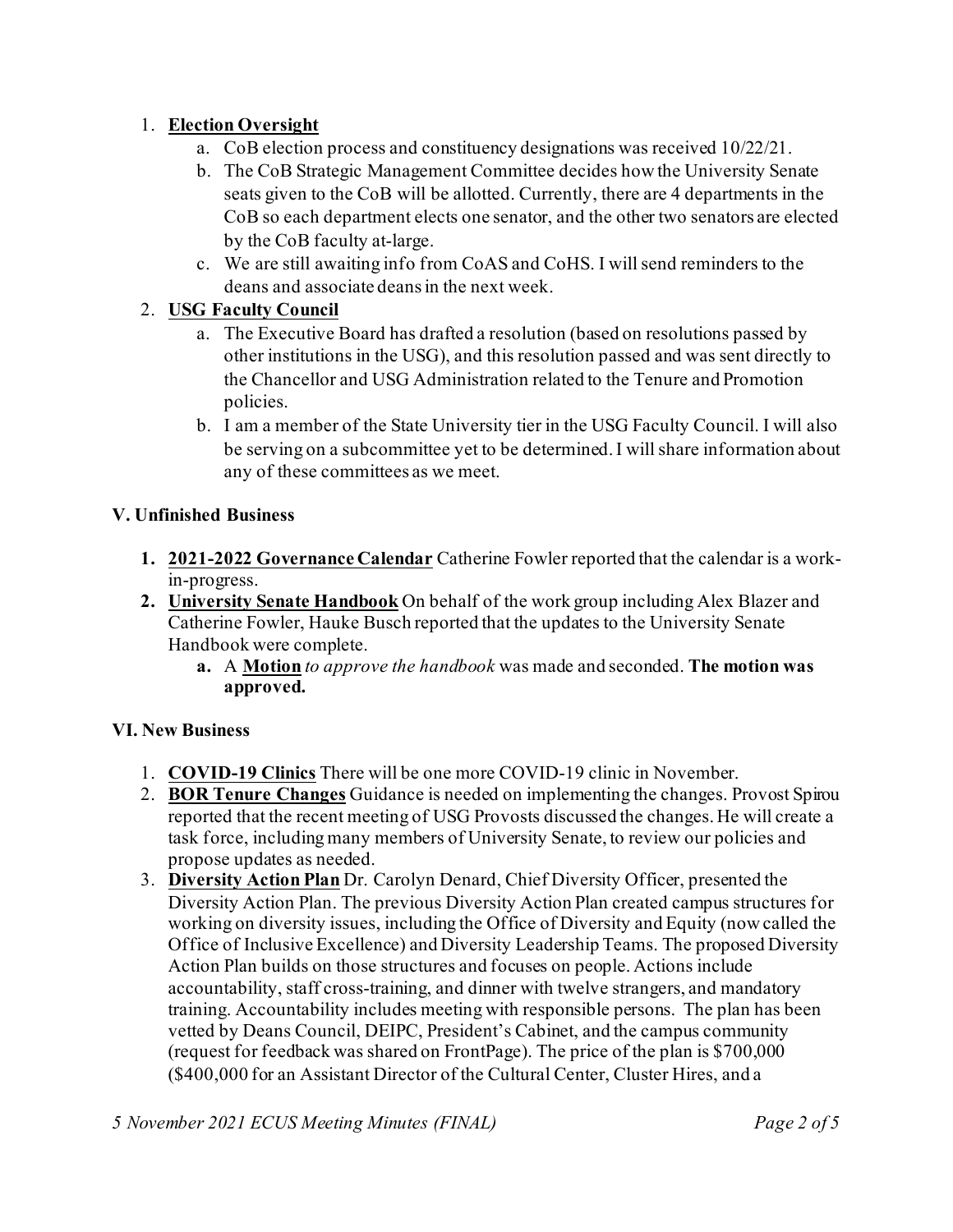Community Liaison; \$300,000 for funds distributed across departments). Dr. Denard seeks a recommendation for the plan from DEIPC, ECUS, and University Senate.

- a. **ECUS Discussion**
	- i. Question: Do you have budget approval? Answer: Yes, there is an itemized budget, and some items come from the Office of Inclusive Excellence and some items come from departments. In other institutions, when the DAP is approved and launched, funding is sought through separate, special budget items, for instance, from University Advancement. Here, we are attempting to obtain budget commitments from departments and programs.
	- ii. Question: Could you clarify the cluster hire? We used to hire three faculty in a department, and this seems to be hiring across the university. Answer (CDO): The cluster hire will be thematic rather than department based. For example, a hire will meet curriculum needs in two or three departments rather than one department. A cluster hire could be made for advancing issues of underrepresented students. Answer (Provost): Department cluster hires are driven by research universities with resources. For our institution, cluster hires will be driven by underrepresented students and faculty.
	- iii. Comment: We need to think of the DAP as a university priority, like the faculty salary study and the staff salary study.
	- iv. Comment (CDO): How do we invite and encourage faculty of underrepresented backgrounds who we can retain? We have a better changes of meeting our diversity goals through faculty and student areas of interest. A cluster hire for ethnic studies might attract faculty and students.
	- v. Comment: I am excited about the potential of the recruitment plan, particularly for Early College, and the retention efforts.
	- vi. Question: Will the mandatory training be generic or individualized? Answer: The mandatory training will be both general and personalized.
- 4. **Academic Freedom** APC refer the issue of academic freedom to FAPC. ECUS recommends that FAPC survey the faculty and define the issue.

#### **VII. Open Discussion**

# 1. **Tobacco Surcharge**

a. USG Faculty Council Voting Representative Jennifer Flory presents a "Resolution to Fix the OneUSG Benefits Enrollment System, and Refund Employees to Whom the Tobacco Surcharge Was Applied In Error." This was passed unanimously by Georgia Gwinnett College Faculty Senate and Kennesaw State Faculty Senate, attached below.

# i. Follow Up: This item is directed to RPIPC.

b. Two accounting professors at Kennesaw State University published a study from on USG's tobacco surcharge. The study does some great legwork. It assesses smoking rates, looks at the literature on surcharge programs and their efficacy,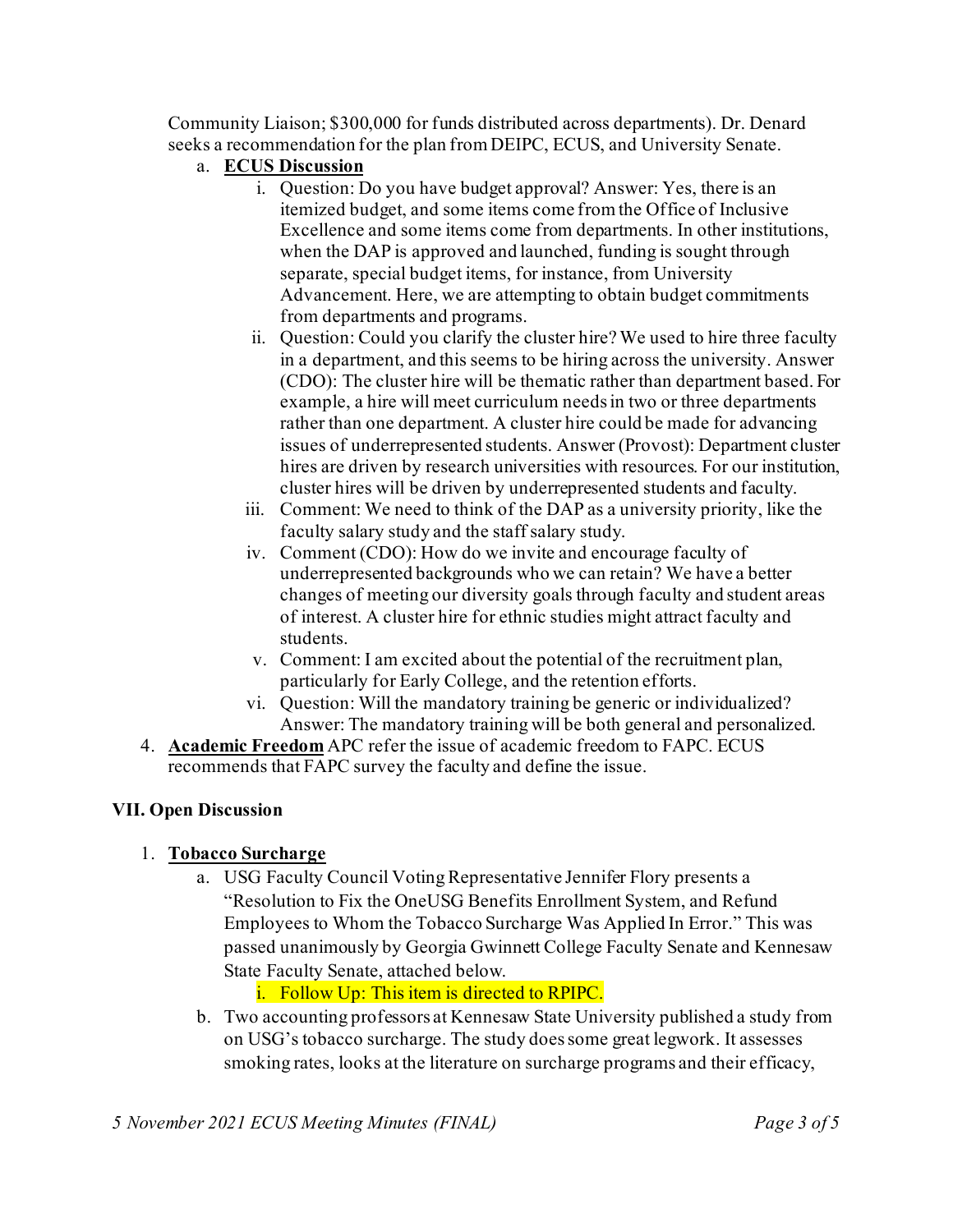and includes some data requests they made. Their conclusion: the current system is ineffective, needlessly punitive, and should be opt-in.

### **VIII. Next Meeting**

### 1. **Calendar**

- a. University Senate Meeting Friday, November 19, 3:30 p.m., Webex
- b. ECUS Meeting Friday, January 7, 2:00 p.m., Webex
- c. ECUS+SCC Meeting Friday, January 7, 3:30 p.m., Webex
- d. University Senate Meeting Friday, January 21, 3:30 p.m., Webex
- 2. **Tentative Agenda**: Some of the deliberation today may have generated tentative agenda items for ECUS and ECUS-SCC meetings. Catherine Fowler will ensure that such items (if any) are added to the agenda of a future meeting of ECUS or ECUS-SCC.

### **IX. Adjournment**

**1.** As there was no further business to consider, a **Motion** *to adjourn the meeting* was made and seconded. **The motion to adjourn was approved and the meeting adjourned at 3:00 p.m.**

#### **X. Supporting Documents**

- 1. There is one supporting document.
	- *a. SupportingDocument-DiversityActionPlan.docx*
	- *b. SupportingDocument-DiversityActionPlanHighlights.docx*
	- *c. SupportingDocument-KennesawSUBenefitsResolution.pdf*
	- *d. SupportingDocument-TobaccoSurchargeStudy.pdf*
	- *e. SupportingDocument-USGFCBORTenureResolution.pdf*

**Distribution:** First, these minutes will be sent to committee members for review; second, they will be posted to the Senate website.